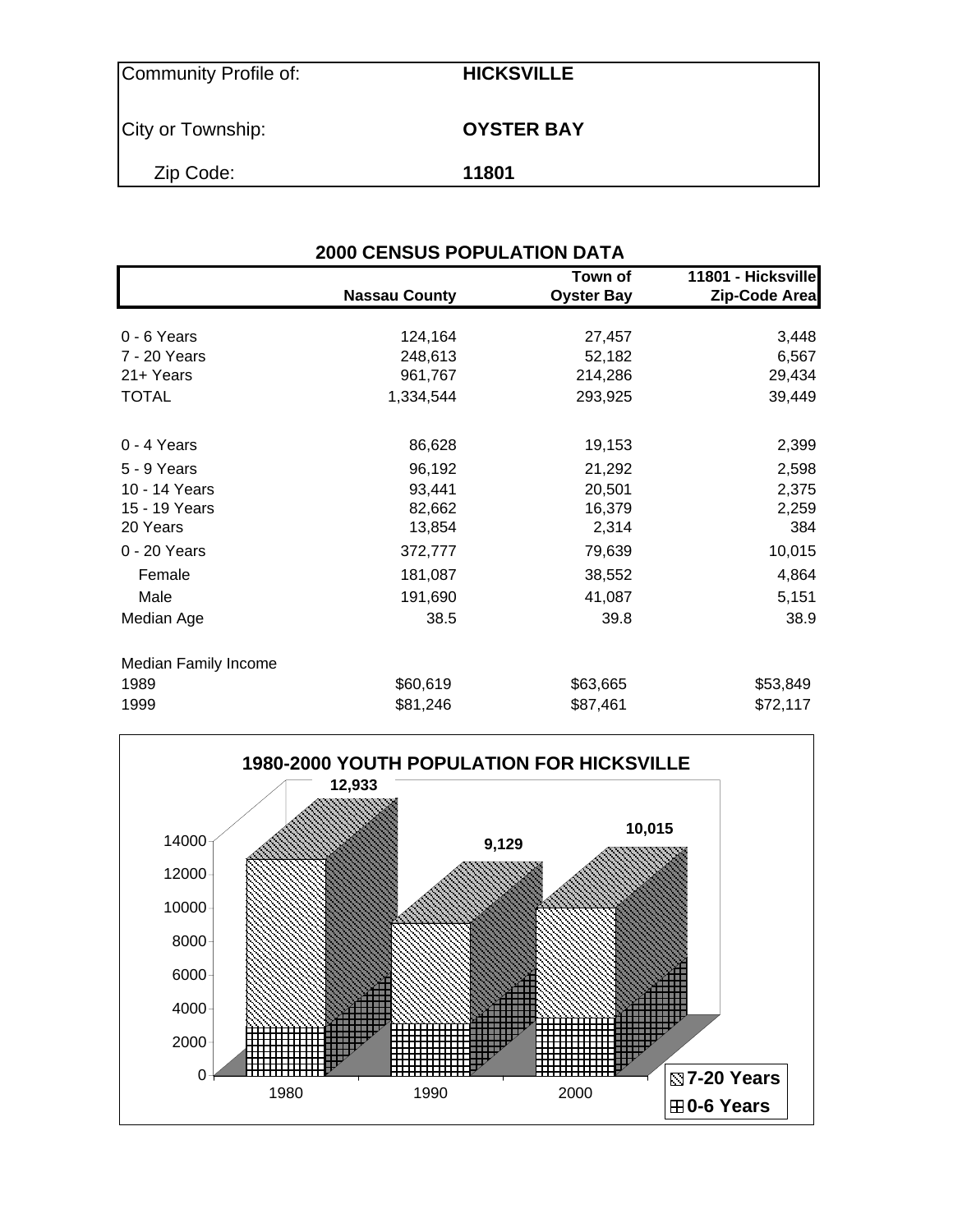# **Town of 11801 - Hicksville Nassau County Oyster Bay Zip-Code Area 0 - 6 Years** 118,978 22,496 22,496 **7 - 20 Years** 231,792 49,305 6,993 **21+ Years** 978,505 218,082 26,875 **TOTAL** 1,329,275 289,884 36,895 **0 - 4 Years** 83,639 16,110 2,081 **5 - 9 Years** 90,106 16,875 2,441 **10 - 14 Years** 82,042 17,814 2,399 **15 - 19 Years** 79,040 17,385 2,598 **20 Years** 15,943 3,618 502 **0 - 20 Years** 350,770 71,801 10,021 **1990-2000 HICKSVILLE POPULATION PROJECTIONS FOR FOUR AGE GROUPS** 3,000 2,500 × ż 2,000 图 **0-4** 0-**5-9** 1,500 **10-14 15-19**1,000 500 0 2001 2002 2003 2004 2005 2006 2007 2008 2009 2010

## **2000 POPULATION PROJECTION DATA**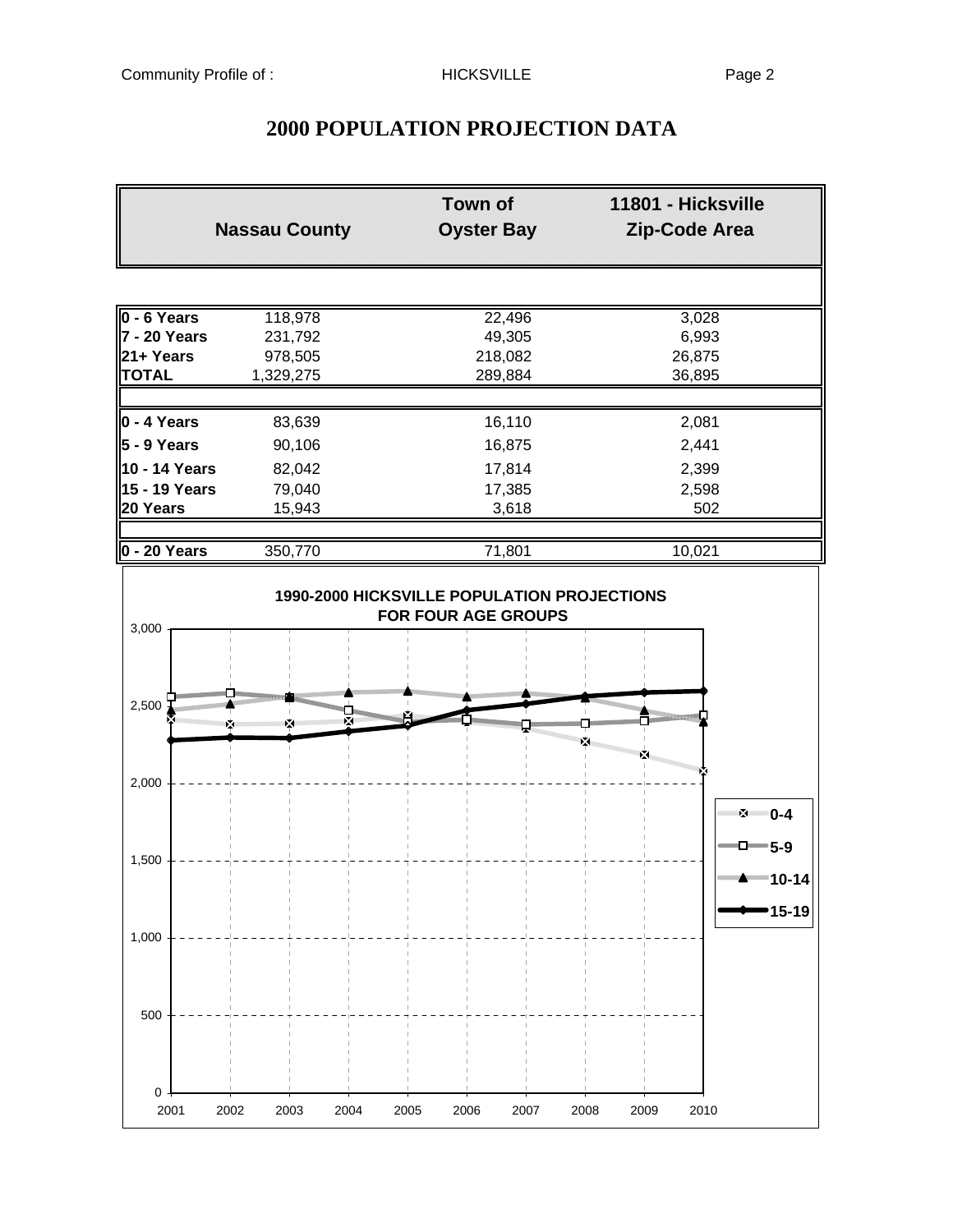# **TEMPORARY ASSISTANCE TO NEEDY FAMILIES (Formerly AFDC) (NUMBER OF INDIVIDUALS)** Town of 16-20 y Year Nassau County Oyster Bay Zip-Code Area 1985 15,963 1,051 180 1986 15,337 946 123 1987 13,321 807 130 1988 12,410 782 135 1989 11,950 704 145 1990 12,607 737 122 1991 15,317 898 157 1992 16,528 963 154 1993 20,129 1,245 193 1994 20,622 1,366 213 1995 20,229 1,211 227 1996 17,800 954 170 1997 14,940 836 137 1998 12,706 695 111 1999 10,825 695 81 **1987-1999 HICKSVILLE, NASSAU COUNTY AND TOWN OF OYSTER BAY AFDC RATES PER 1000 RESIDENTS** 16.00 14.00 12.00 Rate Per 1,000 10.00 **Rate Per 1,000**ΩD 8.00 6.00 **Addition** 4.00 2.00 1987 1988 1989 <sup>1987</sup> <sup>1988</sup> <sup>1989</sup> <sup>1990</sup> <sup>1991</sup> <sup>1992</sup> <sup>1993</sup> <sup>1994</sup> <sup>1995</sup> <sup>1996</sup> <sup>1997</sup> <sup>1998</sup> <sup>1999</sup> **Nassau County Oyster Bay Town 16-20 y**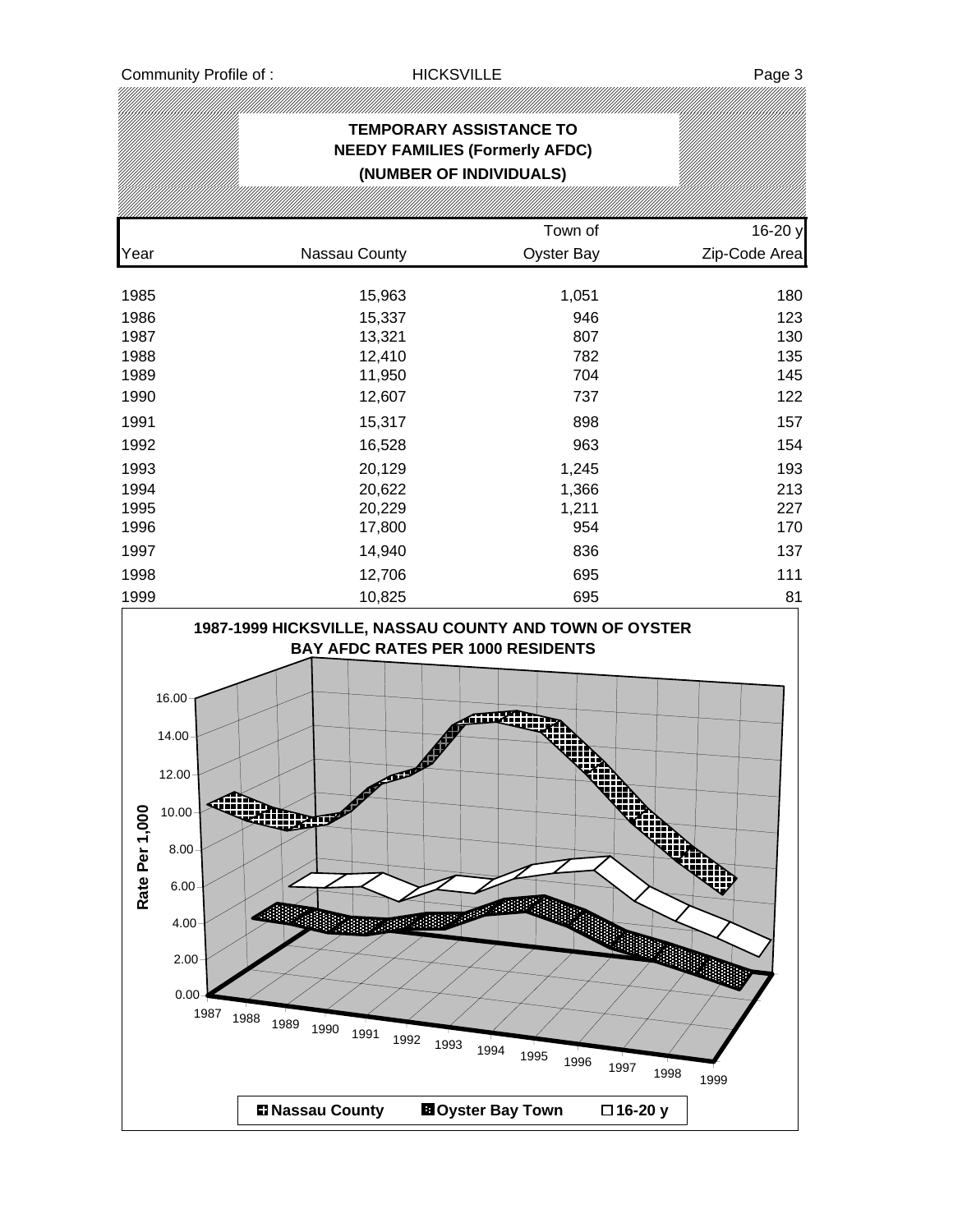### **11801 ZIP-CODE AREA RESIDENT YOUTH OFFENSES**

|      |                | 7-15 Years Old     |               |                  |
|------|----------------|--------------------|---------------|------------------|
|      |                | <b>Station</b>     | Subjects of   |                  |
| Year | <b>Arrests</b> | <b>Adjustments</b> | Investigation | <b>Totals</b>    |
| 1990 | 8              | 113                | 9             | 130              |
| 1991 | 14             | 97                 | 24            | 135              |
| 1992 | 26             | 87                 | 15            | 128              |
| 1993 | 42             | 106                | 32            | 180              |
| 1994 | 18             | 78                 | 56            | 152              |
| 1995 | 12             | 56                 | 28            | 96               |
| 1996 | 36             | 65                 | 38            | 139              |
| 1997 | 38             | 72                 | 29            | 139              |
|      |                |                    |               |                  |
|      |                | 16-20 Years Old    |               |                  |
|      |                | Subjects of        |               | <b>All Ages</b>  |
| Year | <b>Arrests</b> | Investigation      | <b>Totals</b> | Total Incidents* |
| 1990 | 82             | 39                 | 121           | 251              |
| 1991 | 81             | 66                 | 147           | 282              |
| 1992 | 84             | 53                 | 137           | 265              |
| 1993 | 70             | 51                 | 121           | 303              |
| 1994 | 84             | 56                 | 140           |                  |
| 1995 | 60             | 41                 | 101           | 293<br>197       |
| 1996 | 71             | 55                 | 126           | 265              |



\* Total incidents include arrests, station adjustments and subjects of investigation for 1988 - 1995. Subjects were not

available prior to 1988. Youth offense data does not include data on convictions following from some of these arrests.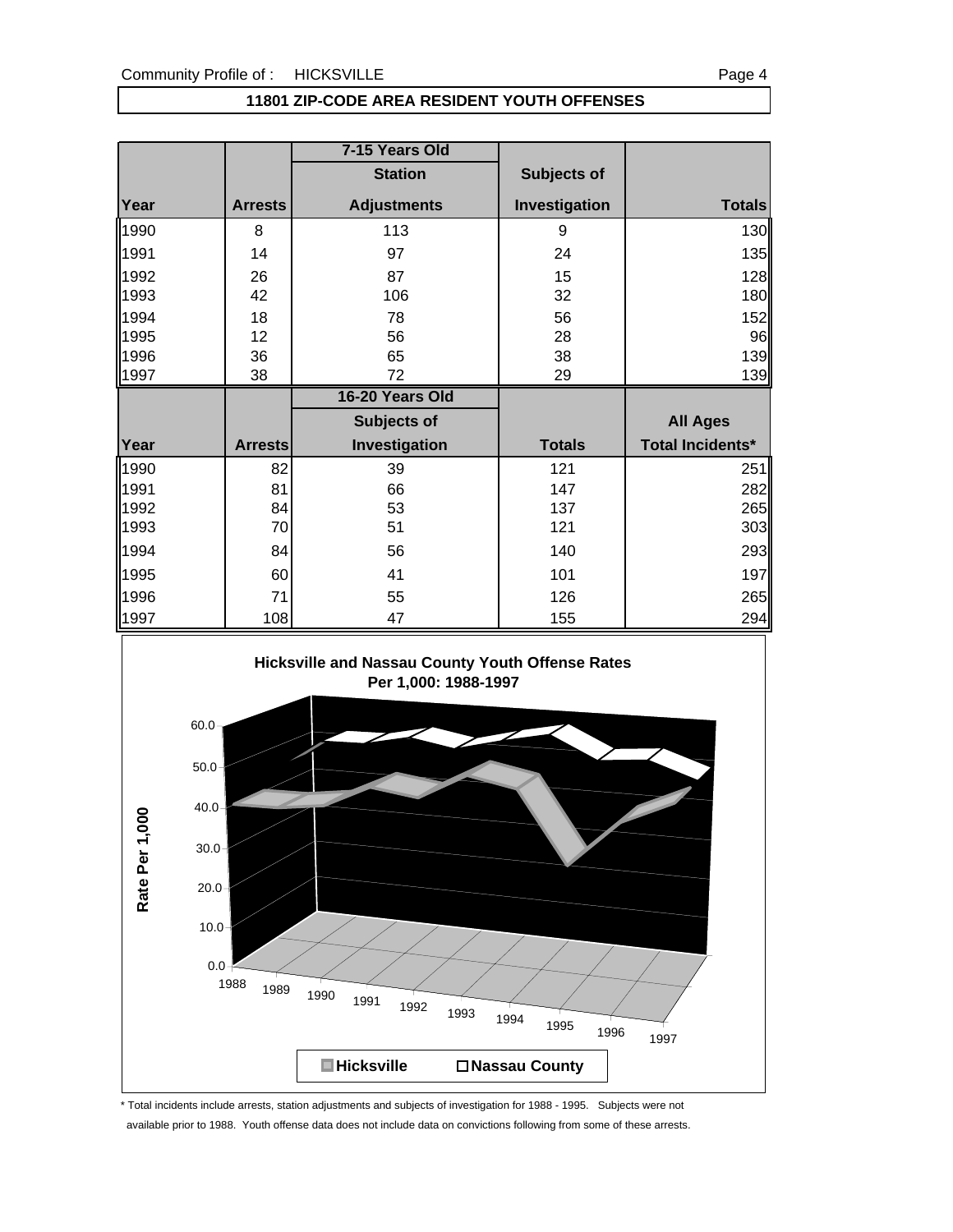Community Profile of : The HICKSVILLE Page 5

| <b>11801 ZIP-CODE AREA RESIDENT YOUTH OFFENSES</b>                                        |            |                                                           |                 |                       |              |                                                   |              |              |  |
|-------------------------------------------------------------------------------------------|------------|-----------------------------------------------------------|-----------------|-----------------------|--------------|---------------------------------------------------|--------------|--------------|--|
| Youth Offense Rate Per 1000 Resident Youth<br><b>For Combined Offense Types and Total</b> |            |                                                           |                 |                       |              |                                                   |              |              |  |
|                                                                                           |            |                                                           |                 |                       |              |                                                   |              |              |  |
|                                                                                           | Drug &     | <b>Violent &amp;</b>                                      |                 |                       |              | <b>Criminal</b>                                   |              |              |  |
| Year                                                                                      |            | Alcohol Threatening                                       | <b>Property</b> | <b>Status</b>         | <b>Theft</b> | <b>Nonconf</b>                                    | <b>Other</b> | <b>Total</b> |  |
| 1990                                                                                      | 4.5        | 8.0                                                       | 10.8            | 3.8                   | 9.2          | 4.0                                               | 0.8          | 41.8         |  |
| 1991                                                                                      | 2.7        | 7.0                                                       | 10.0            | 4.7                   | 10.7         | 3.2                                               | 5.7          | 47.2         |  |
| 1992                                                                                      | 4.0        | 11.0                                                      | 8.3             | 5.0                   | 7.4          | 2.6                                               | 5.5          | 45.6         |  |
| 1993<br>1994                                                                              | 2.7<br>6.1 | 7.4<br>9.1                                                | 9.9<br>7.1      | 10.4<br>7.8           | 10.1<br>7.6  | 2.7<br>1.9                                        | 8.2<br>10.0  | 51.8<br>49.6 |  |
| 1995                                                                                      | 2.5        | 3.2                                                       | 4.3             | 5.3                   | 8.5          | 0.5                                               | 5.0          | 32.8         |  |
| 1996                                                                                      | 2.5        | 5.6                                                       | 11.8            | 8.5                   | 8.1          | 1.5                                               | 6.0          | 43.9         |  |
| 1997                                                                                      | 7.0        | 6.2                                                       | 7.5             | 9.0                   | 11.7         | 1.2                                               | 5.7          | 49.3         |  |
|                                                                                           |            |                                                           |                 | <b>Youth Offenses</b> |              |                                                   |              |              |  |
|                                                                                           |            | For Combined Offense Types and Total                      |                 |                       |              |                                                   |              |              |  |
|                                                                                           | Drug &     | Violent &                                                 |                 |                       |              | <b>Criminal</b>                                   |              |              |  |
| Year                                                                                      |            | <b>Alcohol Threatening</b>                                | <b>Property</b> | <b>Status</b>         | <b>Theft</b> | <b>Nonconf</b>                                    | <b>Other</b> | <b>Total</b> |  |
| 1990                                                                                      | 27         | 48                                                        | 65              | 23                    | 55           | $\overline{24}$                                   | 5            | 251          |  |
| 1991                                                                                      | 16         | 42                                                        | 60              | 28                    | 64           | 19                                                | 34           | 282          |  |
| 1992                                                                                      | 23         | 64                                                        | 48              | 29                    | 43           | 15                                                | 32           | 265          |  |
| 1993                                                                                      | 16         | 43                                                        | 58              | 61                    | 59           | 16                                                | 48           | 303          |  |
| 1994                                                                                      | 36         | 54                                                        | 42              | 46                    | 45           | 11                                                | 59           | 293          |  |
| 1995                                                                                      | 15         | 19                                                        | 26              | 32                    | 51           | 3                                                 | 30           | 197          |  |
| 1996                                                                                      | 15         | 34                                                        | 71              | 51                    | 49           | 9                                                 | 36           | 265          |  |
| 1997                                                                                      | 42         | 37                                                        | 45              | 54                    | 70           | $\overline{7}$                                    | 34           | 294          |  |
|                                                                                           |            | 1990-1997 Violent & Threatening, and Drug & Alcohol Youth |                 |                       |              |                                                   |              |              |  |
| 16.0                                                                                      |            | <b>Offense Rates in Hicksville and Nassau County</b>      |                 |                       |              |                                                   |              |              |  |
|                                                                                           |            |                                                           |                 |                       |              |                                                   |              |              |  |
| 14.0                                                                                      |            |                                                           |                 |                       |              |                                                   |              |              |  |
| 12.0                                                                                      |            |                                                           |                 |                       |              |                                                   |              |              |  |
| 10.0                                                                                      |            |                                                           |                 |                       |              |                                                   |              |              |  |
|                                                                                           |            |                                                           |                 |                       |              |                                                   |              |              |  |
|                                                                                           |            |                                                           |                 |                       |              |                                                   |              |              |  |
|                                                                                           |            |                                                           |                 |                       |              |                                                   |              |              |  |
| Rate Per 1,000                                                                            |            |                                                           |                 |                       |              |                                                   |              |              |  |
|                                                                                           |            |                                                           |                 |                       |              |                                                   |              |              |  |
| 2.0                                                                                       |            |                                                           |                 |                       |              |                                                   |              |              |  |
|                                                                                           |            |                                                           |                 |                       |              |                                                   |              |              |  |
| 0.0                                                                                       |            |                                                           |                 |                       |              |                                                   |              |              |  |
|                                                                                           | 1990       | 1991<br>1992<br><sup>-</sup> Nassau County Alc/Drug/k     | 1993            | 1994                  |              | 1995<br>1996<br>-D-Nassau County Violent/Threat/k |              | 1997         |  |
|                                                                                           |            | -X-Hicksville Alc/Drug/k                                  |                 |                       |              | - Hicksville Violent/Threat/k                     |              |              |  |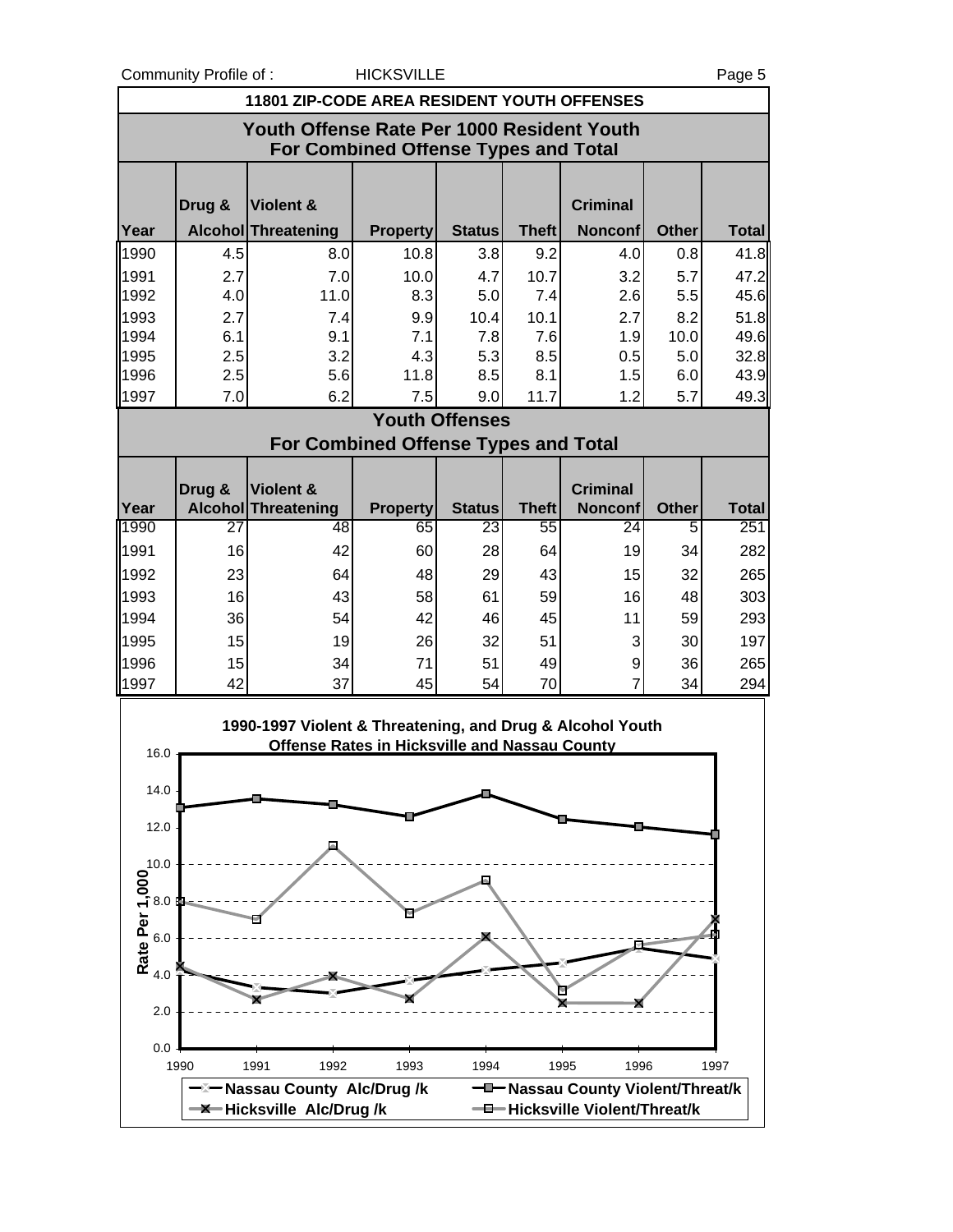

"Other" Communities Include: Syosset, Bethpage, New Cassel, Bayville, Jericho, Old Westbury, Other NYS, Bellmore,

New Hyde Park, Glen Cove, East Meadow, Roosevelt, Oyster Bay, Seaford, Woodbury, Manhasset, Glen Head,

Uniondale, Hewlett, Valley Stream, East Norwich, Farmingdale, and Wantagh.

Each community comprises less than 3% of all offenses in Hicksville



"Other" Communities Include: Elmont, Bethpage, Uniondale, Wantagh, Plainview, New Cassel, Farmingdale, Manhasset, New Hyde Park, Freeport, Garden City, Glen Cove, Valley Stream, Jericho, and Seaford. Each community comprises less than 2% of all Hicksville offenses.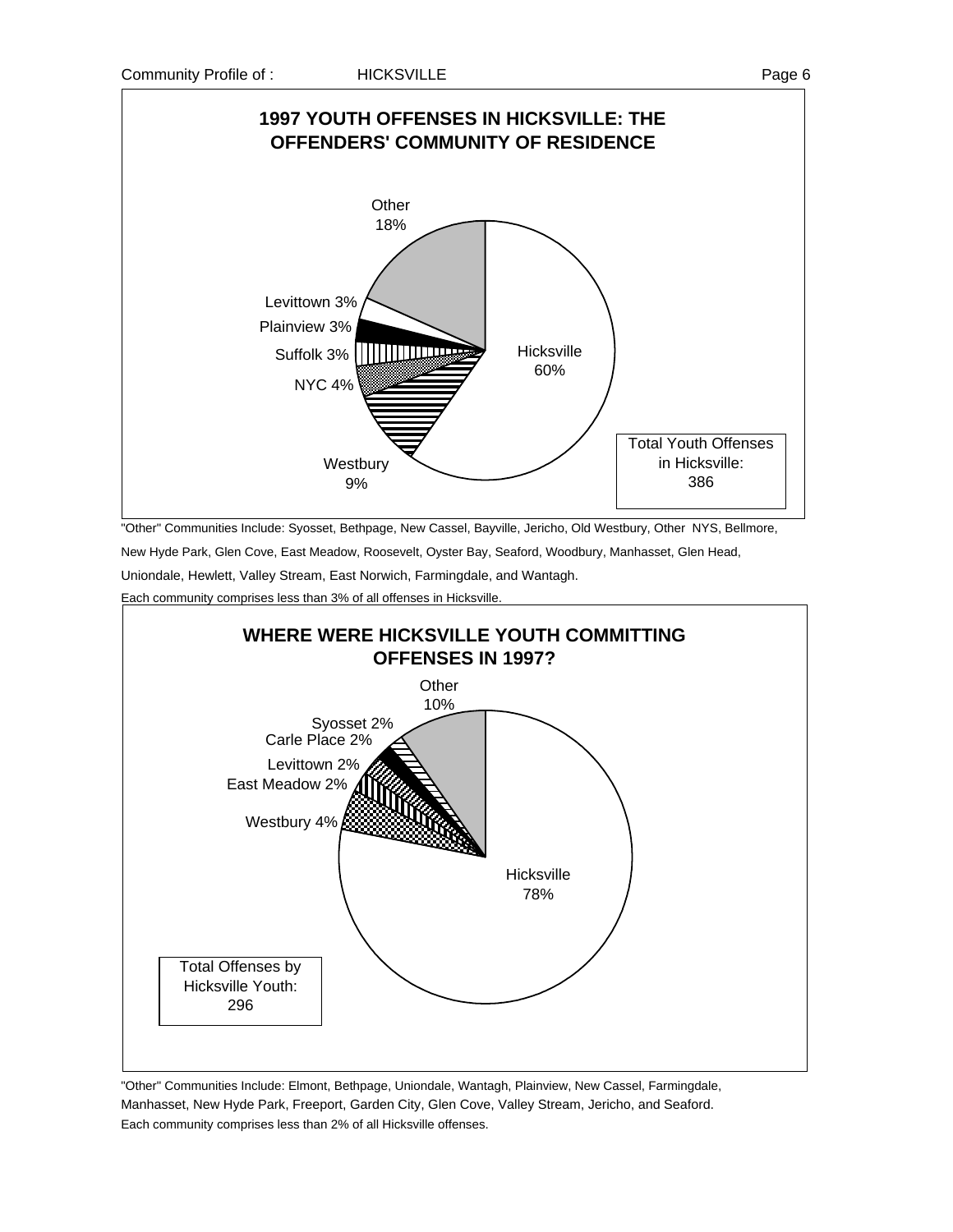|                      |                |                |                |                |               |                |                | 1991-97   |
|----------------------|----------------|----------------|----------------|----------------|---------------|----------------|----------------|-----------|
|                      |                |                |                |                |               |                |                | Percent   |
| Age                  | 1991           | 1992           | 1993           | 1994           | 1995          | 1996           | 1997           | Change    |
| 10 Yr & Less         | $\overline{7}$ | $\overline{2}$ | $\overline{2}$ | 3              | $\Omega$      | 2              |                | 0 -100.0% |
| $\%$                 | 43.8%          | 8.3%           | 3.2%           | 7.5%           | 0.0%          | 4.2%           | 0.0%           |           |
| 11 to 12             | $\Omega$       | $\overline{2}$ | 10             | $\Omega$       | 3             | $\overline{3}$ | 8              |           |
| $\%$                 | 0.0%           | 8.3%           | 16.1%          | 0.0%           | 10.7%         | 6.3%           | 15.4%          |           |
| 13                   | $\mathbf 0$    | $\overline{3}$ | $\overline{7}$ | $\overline{2}$ | $\mathbf{1}$  | 5              | $\overline{7}$ |           |
| $\%$                 | 0.0%           | 12.5%          | 11.3%          | 5.0%           | 3.6%          | 10.4%          | 13.5%          |           |
| 14                   | $\overline{2}$ | $\overline{4}$ | 13             | $\overline{7}$ | 5             | 10             | 21             | 950.0%    |
| $\frac{0}{6}$        | 12.5%          | 16.7%          | 21.0%          | 17.5%          | 17.9%         | 20.8%          | 40.4%          |           |
| 15                   | $\overline{5}$ | 10             | 21             | 12             | 9             | 18             | 8              | 60.0%     |
| $\%$                 | 31.3%          | 41.7%          | 33.9%          | 30.0%          | 32.1%         | 37.5%          | 15.4%          |           |
| 16                   | $\mathfrak{p}$ | $\overline{3}$ | 6              | 12             | 6             | 6              | 5              | 150.0%    |
| $\frac{0}{6}$        | 12.5%          | 12.5%          | 9.7%           | 30.0%          | 21.4%         | 12.5%          | 9.6%           |           |
| 17                   | $\Omega$       | $\Omega$       | $\overline{2}$ | 3              | $\mathcal{P}$ | $\mathcal{P}$  | 3              |           |
| %                    | 0.0%           | 0.0%           | 3.2%           | 7.5%           | 7.1%          | 4.2%           | 5.8%           |           |
| 18                   | $\Omega$       | $\mathbf 0$    | $\mathbf{1}$   | $\mathbf{1}$   | $\mathbf{1}$  | $\mathcal{P}$  | $\Omega$       |           |
| $\frac{0}{0}$        | 0.0%           | 0.0%           | 1.6%           | 2.5%           | 3.6%          | 4.2%           | 0.0%           |           |
| 19 to 20             | $\Omega$       | $\Omega$       | $\Omega$       | $\Omega$       | $\mathbf{1}$  | $\Omega$       | $\Omega$       |           |
| %                    | 0.0%           | 0.0%           | 0.0%           | 0.0%           | 3.6%          | 0.0%           | 0.0%           |           |
| <b>Hicksville</b>    |                |                |                |                |               |                |                |           |
| Total                | 16             | 24             | 62             | 40             | 28            | 48             | 52             | 225.0%    |
| Rate Per 1,000       | 2.4            | 3.5            | 9.0            | 5.8            | 4.0           | 6.9            | 7.5            | 214.7%    |
| <b>Nassau County</b> |                |                |                |                |               |                |                |           |
| Rate Per 1,000       | 5.19           | 6.63           | 8.98           | 8.68           | 7.52          | 7.23           | 7.30           | 40.5%     |

### **Resident Hicksville Runaway and Homeless Youth by Age Group**

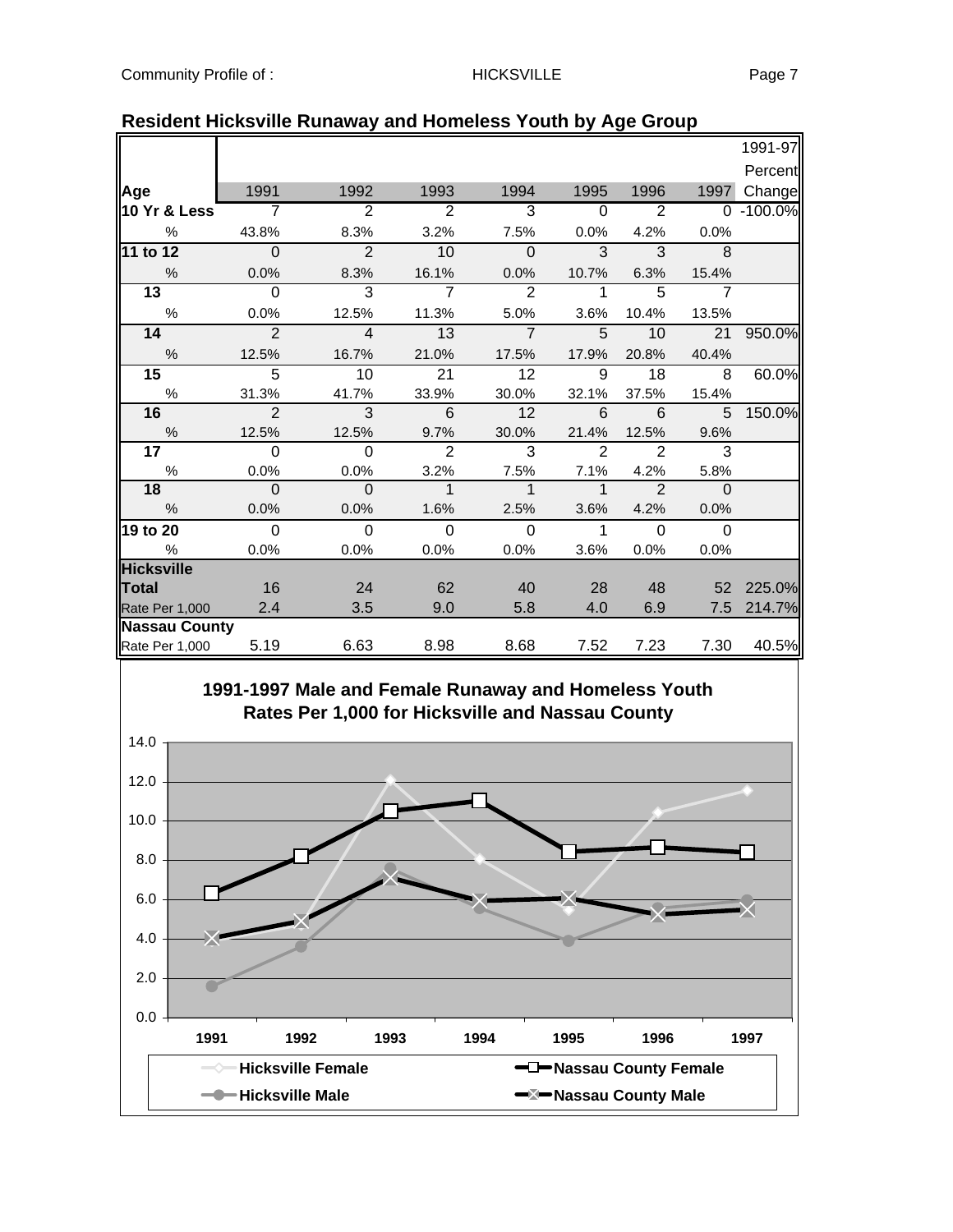Community Profile of : The South of HICKSVILLE Page 8

# **PUBLIC SCHOOL ENROLLMENT IN HICKSVILLE UFSD**

|      | European | African  |          | Asian    | <b>Native</b>                                         |               |       |
|------|----------|----------|----------|----------|-------------------------------------------------------|---------------|-------|
| Year | American | American | Latino   | American | American                                              | Total         |       |
|      |          |          |          |          |                                                       |               |       |
| 1987 | 4,285    | 19       | 143      | 245      | 3                                                     | 4,695         |       |
| 1988 | 4,146    | 23       | 164      | 254      |                                                       | 4,588         |       |
| 1989 | 3,896    | 39       | 218      | 280      | 0                                                     | 4,433         |       |
| 1990 | 3,806    | 35       | 213      | 282      | 2                                                     | 4,338         |       |
| 1991 | 3,682    | 54       | 344      | 350      | 4                                                     | 4,434         |       |
| 1992 | 3,737    | 63       | 340      | 329      |                                                       | 4,470         |       |
| 1993 | 3,582    | 74       | 402      | 440      | 0                                                     | 4,493         |       |
| 1994 | 3,477    | 76       | 442      | 444      | 0                                                     | 4,439         |       |
| 1995 | 3,393    | 90       | 473      | 462      | 1                                                     | 4,419         |       |
| 1996 | 3,500    | 95       | 450      | 467      | 0                                                     | 4,512         |       |
| 1997 | 3,422    | 100      | 532      | 502      | 0                                                     | 4,556         |       |
| 1998 | 3,532    | 106      | 568      | 529      | 1                                                     | 4,736         |       |
| 1999 | 3,520    | 92       | 646      | 606      |                                                       | 4,865         |       |
|      |          |          |          |          | Net Change in School Enrollment Between 1987 and 1999 |               |       |
|      |          | European | African  |          | Asian                                                 | <b>Native</b> |       |
|      | 1987-99  | American | American | Latino   | American                                              | American      | Total |

|                   | . |      | Tunonoan Tunonoan | <u>Luurv</u> |      | , ,,,,,,,,,,,,, | . טנעו |
|-------------------|---|------|-------------------|--------------|------|-----------------|--------|
| Change in Number  |   | -765 |                   | 503          | 361  | -2              | 170    |
| Change as Percent |   | -18% | 384%              | 352%         | 147% | $-67%$          | 4%     |
|                   |   |      |                   |              |      |                 |        |

| Net Change in School Enrollment Between 1993 and 1999 |          |          |               |          |          |        |  |  |
|-------------------------------------------------------|----------|----------|---------------|----------|----------|--------|--|--|
|                                                       |          | Asian    | <b>Native</b> |          |          |        |  |  |
| 1993-99                                               | American | American | Latino        | American | American | Totall |  |  |
| Change in Number                                      | -62      | 18       | 244           | 166      |          | 372    |  |  |
| Change as Percent                                     | $-2%$    | 24%      | 61%           | 38%      |          | 8%     |  |  |



\* The 1993-1999 changes for Native Americans have been excluded from this chart because there were fewer than 10 enrolled in 1993. This policy is meant to avoid distorted percent comparisons among groups.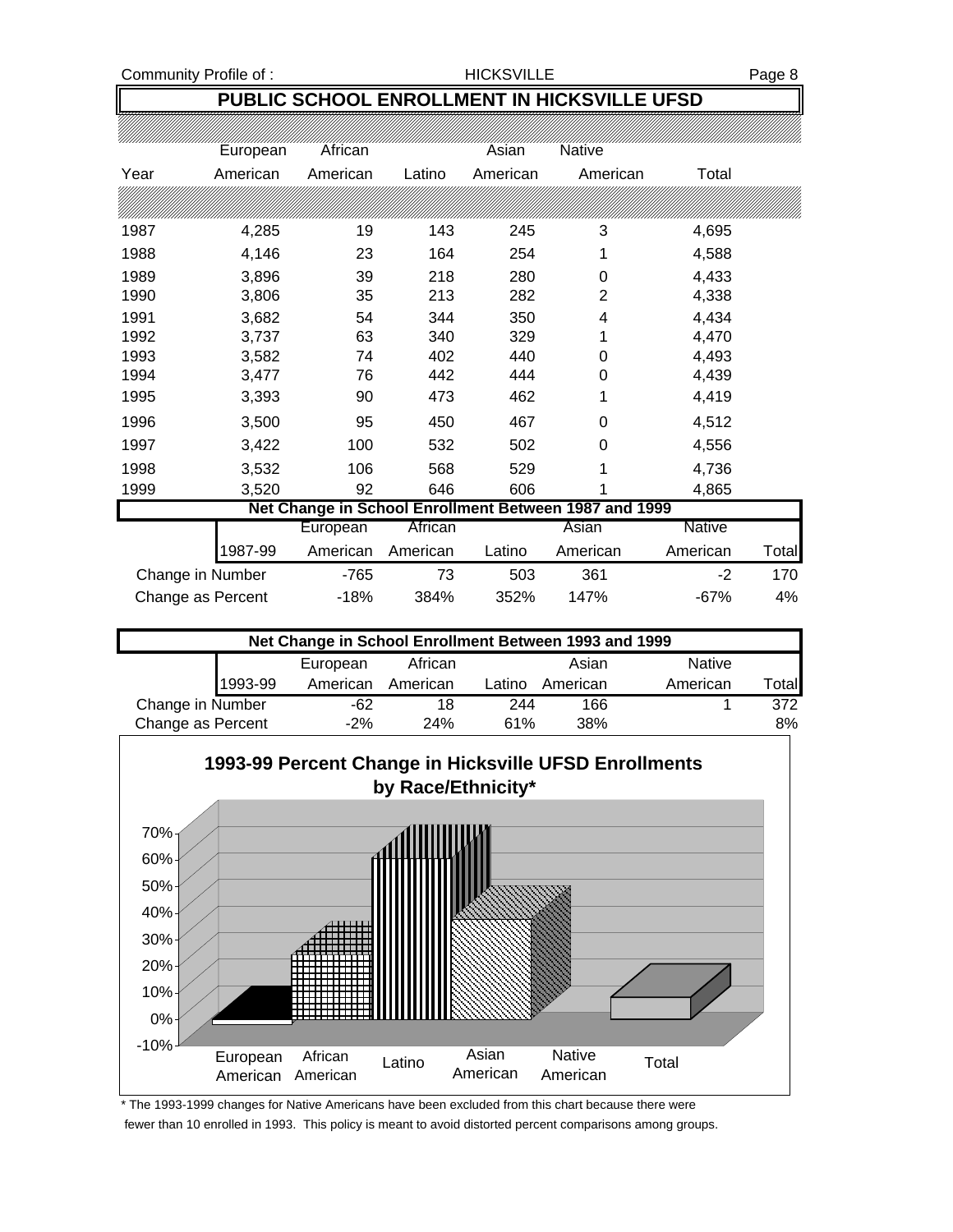### Community Profile of : The Page 9 HICKSVILLE **For a state of the Page 9**

### **HICKSVILLE**

## **REPORTED LIMITED ENGLISH PROFICIENT ENGLISH LANGUAGE LEARNERS (LEP/ELLs) IN HICKSVILLE UFSD\***

| Reported Number and Percent of LEP/ELL Students in Hicksville UFSD,<br><b>Hempstead Town and Nassau County</b> |               |                         |                        |                          |                   |                         |                   |
|----------------------------------------------------------------------------------------------------------------|---------------|-------------------------|------------------------|--------------------------|-------------------|-------------------------|-------------------|
|                                                                                                                |               |                         |                        |                          |                   |                         |                   |
|                                                                                                                |               |                         | <b>Hicksville UFSD</b> | <b>Town of Hempstead</b> |                   | <b>Nassau County</b>    |                   |
| Year                                                                                                           | <b>Number</b> |                         | <b>Percent of</b>      | <b>Number</b>            | <b>Percent of</b> | <b>Number</b>           | <b>Percent of</b> |
|                                                                                                                |               | <b>Total Enrollment</b> |                        | <b>Total Enrollment</b>  |                   | <b>Total Enrollment</b> |                   |
| 1992                                                                                                           |               | 251                     | 5.6%                   | 837                      | 2.2%              | 6,044                   | 3.5%              |
| 1993                                                                                                           |               | 269                     | 6.0%                   | 873                      | 2.3%              | 6,963                   | 4.0%              |
| 1994                                                                                                           |               | 261                     | 5.9%                   | 874                      | 2.3%              | 7,492                   | 4.2%              |
| 1995                                                                                                           |               | 268                     | 6.1%                   | 879                      | 2.3%              | 7,823                   | 4.3%              |
| 1996                                                                                                           |               | 260                     | 5.8%                   | 883                      | 2.2%              | 8,276                   | 4.5%              |
| 1997                                                                                                           |               | 298                     | 6.5%                   | 1,009                    | 2.5%              | 9,219                   | 4.9%              |
| 1998                                                                                                           |               | 298                     | 6.3%                   | 1,026                    | 2.5%              | 9,353                   | 4.8%              |
| 1999                                                                                                           |               | 359                     | 7.4%                   | 1,125                    | 2.7%              | 10,077                  | 5.1%              |
| 1999 Total                                                                                                     |               |                         |                        |                          |                   |                         |                   |
| Enrollment                                                                                                     |               | 4,865                   |                        | 42,287                   |                   | 195,804                 |                   |
| l1992 - 1999                                                                                                   |               | 43.0%                   |                        | 34.5%                    |                   | 66.7%                   |                   |
| % Change                                                                                                       |               |                         |                        |                          |                   |                         |                   |

\* In the 1998-1999 school year, there were 77 different languages spoken by students enrolled

in Nassau County public schools.



\*\* The annual number of reported LEP/ELLs enrollment is based upon the number of Limited English Proficient English Language Learners in the local district as reported on the State Education Department/ The University of the State of New York, Commissioners Regulations Part 154 Application.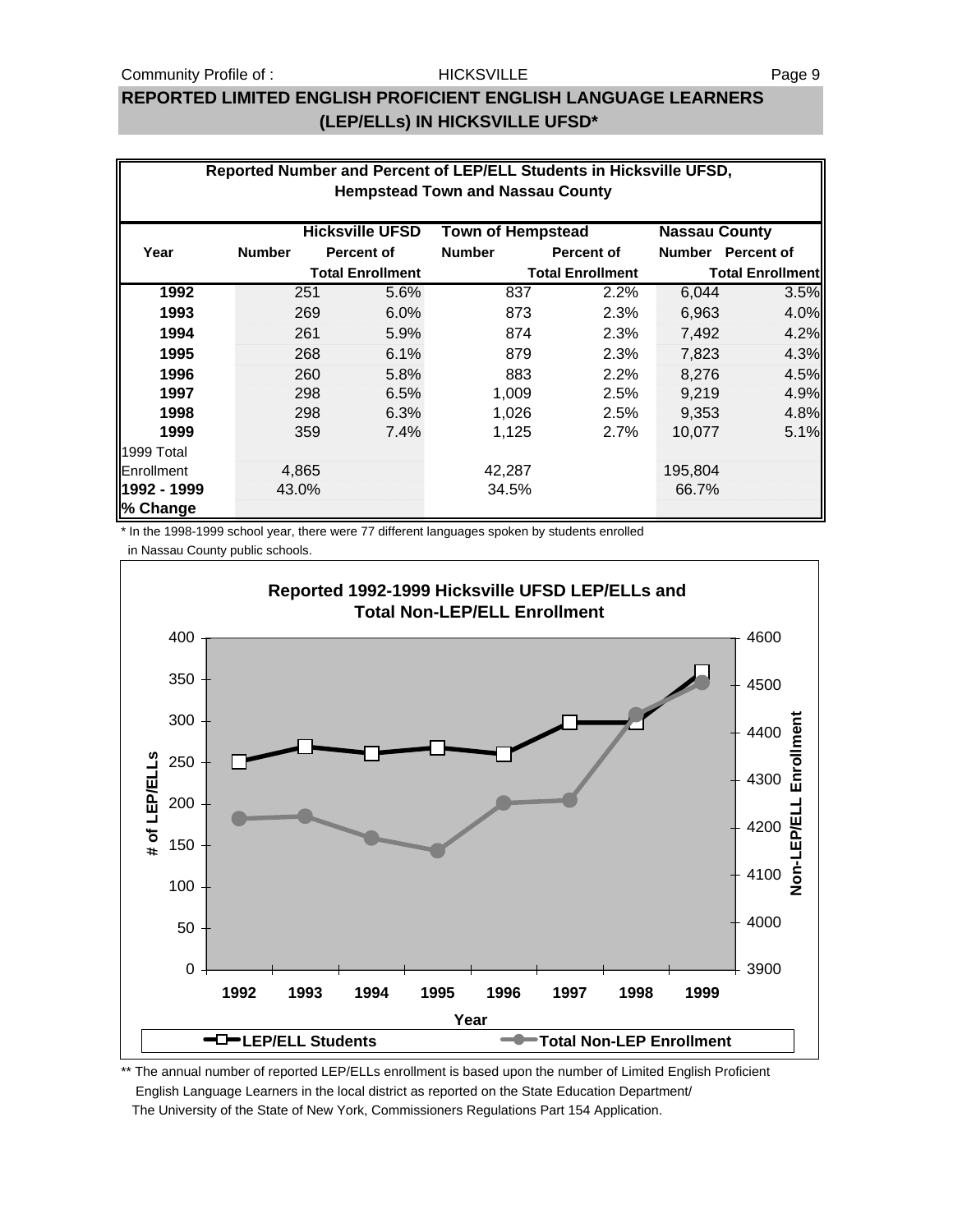Community Profile of : The HICKSVILLE **Community Profile of :** The HICKSVILLE

| Dropout Percents in Hicksville UFSD, Town of Oyster Bay, and Nassau County |                |                       |                 |                  |                                                       |               |  |  |  |  |
|----------------------------------------------------------------------------|----------------|-----------------------|-----------------|------------------|-------------------------------------------------------|---------------|--|--|--|--|
|                                                                            |                |                       |                 |                  |                                                       |               |  |  |  |  |
|                                                                            |                |                       |                 |                  | DROPOUT NUMBERS & PERCENTS OF HIGH SCHOOL ENROLLMENT* |               |  |  |  |  |
| Year                                                                       |                | District-# District-% | <b>Town-#**</b> | $\frac{9}{6}$ ** | County-#                                              | $\frac{9}{6}$ |  |  |  |  |
|                                                                            |                |                       |                 |                  |                                                       |               |  |  |  |  |
| 1987                                                                       | 42             | 2.4                   | 260             | 1.8              | 1284                                                  | 2.0           |  |  |  |  |
| 1988                                                                       | 46             | 2.9                   | 267             | 2.1              | 1177                                                  | 2.0           |  |  |  |  |
| 1989                                                                       | 22             | 1.5                   | 160             | 1.3              | 932                                                   | 1.7           |  |  |  |  |
| 1990                                                                       | 18             | 1.3                   | 114             | 1.0              | 759                                                   | 1.4           |  |  |  |  |
| 1991                                                                       | 9              | 0.7                   | 71              | 0.6              | 613                                                   | 1.2           |  |  |  |  |
| 1992                                                                       | 27             | 1.9                   | 81              | 0.7              | 654                                                   | 1.2           |  |  |  |  |
| 1993                                                                       | 7              | 0.5                   | 69              | 0.6              | 630                                                   | 1.2           |  |  |  |  |
| 1994                                                                       | 4              | 0.3                   | 52              | 0.5              | 724                                                   | 1.4           |  |  |  |  |
| 1995                                                                       | 1              | 0.1                   | 67              | 0.6              | 531                                                   | 1.0           |  |  |  |  |
| 1996                                                                       | $\overline{2}$ | 0.2                   | 80              | 0.7              | 477                                                   | 0.9           |  |  |  |  |
| 1997                                                                       | 0              | 0.0                   | 58              | 0.5              | 479                                                   | 0.9           |  |  |  |  |
| 1998                                                                       | 2              | 0.1                   | 85              | 0.8              | 489                                                   | 0.9           |  |  |  |  |

\*Dropout Rate = Dropouts divided by 9-12 grade enrollment including ungraded secondary enrollment. A dropout

is defined as any pupil who left school prior to graduation & did not enter another school or program leading to a GED.



\*\*Town data based on a weighted average of communities which are fully or partially located within town boundaries.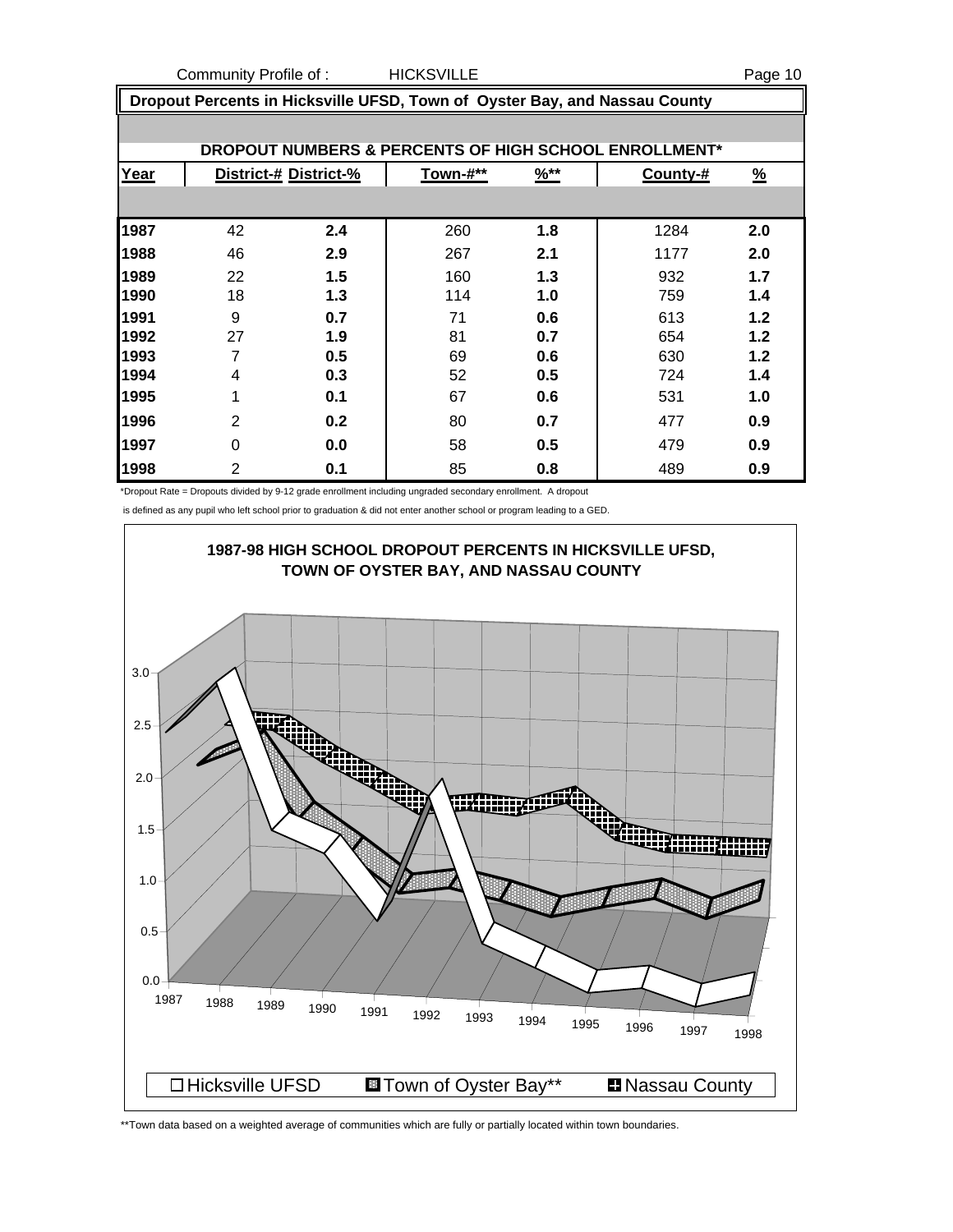| Ю<br>r<br>г |  |  |
|-------------|--|--|
|             |  |  |

| 1982-97 Total Births and Fertility Rates For Hicksville 11801<br>Nassau County and New York State* |                   |           |                      |           |                       |           |  |  |
|----------------------------------------------------------------------------------------------------|-------------------|-----------|----------------------|-----------|-----------------------|-----------|--|--|
|                                                                                                    | <b>Hicksville</b> |           | <b>Nassau County</b> |           | <b>New York State</b> |           |  |  |
|                                                                                                    |                   | Fertility |                      | Fertility |                       | Fertility |  |  |
| Year                                                                                               | Births**          | Rate      | <b>Births</b>        | Rate      | <b>Births</b>         | Rate      |  |  |
| 1982                                                                                               | 465               | 52.1      | 14,342               | 49.0      | 246,889               | 59.6      |  |  |
| 1983                                                                                               | 446               | 50.3      | 14,541               | 49.8      | 248,222               | 59.6      |  |  |
| 1984                                                                                               | 440               | 50.2      | 14,758               | 50.6      | 250,436               | 59.9      |  |  |
| 1985                                                                                               | 440               | 50.6      | 15,247               | 52.3      | 258,826               | 61.6      |  |  |
| 1986                                                                                               | 460               | 53.3      | 15,567               | 53.5      | 263,045               | 62.3      |  |  |
| 1987                                                                                               | 507               | 59.4      | 16,504               | 56.8      | 271,355               | 64.0      |  |  |
| 1988                                                                                               | 525               | 62.1      | 17,072               | 58.8      | 279,976               | 65.8      |  |  |
| 1989                                                                                               | 529               | 63.1      | 17,700               | 61.1      | 290,528               | 67.9      |  |  |
| 1990                                                                                               | 529               | 63.7      | 18,180               | 62.8      | 297,468               | 69.3      |  |  |
| 1991                                                                                               | 527               | 63.7      | 17,864               | 62.2      | 292,523               | 68.1      |  |  |
| 1992                                                                                               | 527               | 64.5      | 18,065               | 63.3      | 287,531               | 67.2      |  |  |
| 1993                                                                                               | 542               | 67.0      | 17,931               | 63.2      | 282,377               | 66.3      |  |  |
| 1994                                                                                               | 544               | 67.6      | 17,903               | 64.6      | 277,945               | 65.6      |  |  |
| 1995                                                                                               | 553               | 69.0      | 18,084               | 66.0      | 271,042               | 64.3      |  |  |
| 1996                                                                                               | 542               | 68.4      | 17,722               | 63.8      | 263,611               | 63.0      |  |  |
| 1997                                                                                               | 542               | 69.0      | 17,100               | 62.0      | 256,976               | 61.8      |  |  |
|                                                                                                    |                   |           |                      |           |                       |           |  |  |





\* Fertility rate based on live births per 1,000 female population 15-44. Data for 1990-97 reflect zip code boundaries. Data for prior years reflect the local community as comprised by census tracts. \*\* The number of births to mothers in the Hicksville area is a three year "running" average for all years.

Source: Nassau County & New York State Departments of Health.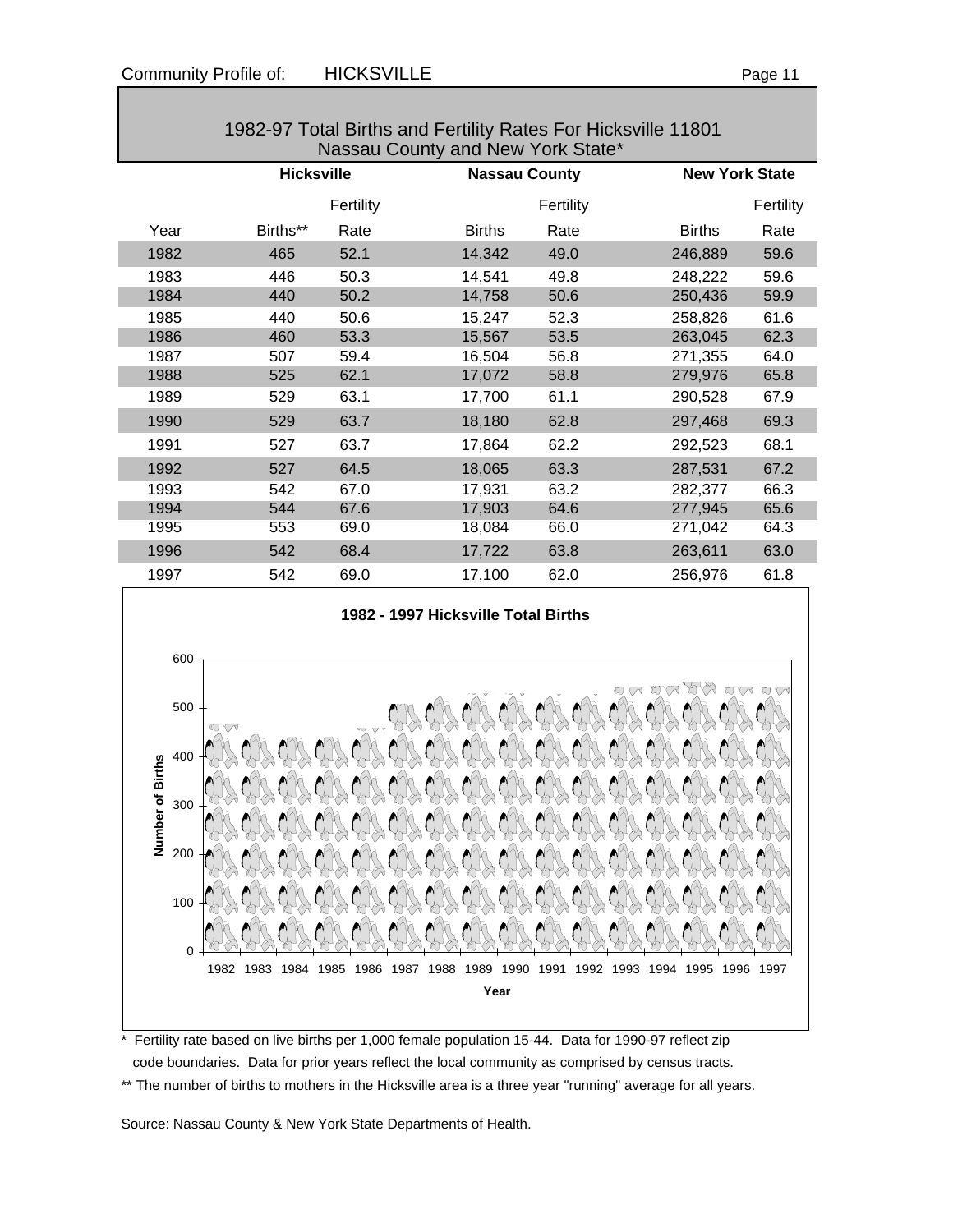# 1984-97 Births To Teen Mothers and Fertility Rates For Hicksville 11801\*, Nassau County and New York State\*\*

|      | <b>Hicksville</b> |           |               | <b>Nassau County</b> |               | <b>New York State</b> |  |
|------|-------------------|-----------|---------------|----------------------|---------------|-----------------------|--|
|      | Teen              | Fertility | Teen          | Fertility            | Teen          | Fertility             |  |
| Year | <b>Births</b>     | Rate      | <b>Births</b> | Rate                 | <b>Births</b> | Rate                  |  |
| 1984 | 8                 | 5.5       | 668           | 12.2                 | 25,658        | 35.7                  |  |
| 1985 | 8                 | 5.7       | 711           | 13.4                 | 25,470        | 36.4                  |  |
| 1986 | 9                 | 7.1       | 685           | 13.4                 | 25,134        | 37.0                  |  |
| 1987 | 9                 | 7.4       | 677           | 13.8                 | 25,080        | 38.0                  |  |
| 1988 | 8                 | 7.2       | 663           | 14.1                 | 25,861        | 40.3                  |  |
| 1989 | 8                 | 7.4       | 679           | 15.0                 | 26,593        | 42.7                  |  |
| 1990 | 8                 | 7.8       | 674           | 15.6                 | 26,553        | 44.0                  |  |
| 1991 | 8                 | 8.3       | 672           | 16.0                 | 26,216        | 44.1                  |  |
| 1992 | 10                | 10.2      | 629           | 15.1                 | 25,330        | 43.4                  |  |
| 1993 | 14                | 14.3      | 700           | 18.4                 | 25,515        | 44.3                  |  |
| 1994 | 16                | 15.2      | 682           | 18.2                 | 25,852        | 45.3                  |  |
| 1995 | 15                | 14.2      | 668           | 18.0                 | 24,805        | 43.6                  |  |
| 1996 | 12                | 12.3      | 637           | 15.8                 | 23,864        | 41.8                  |  |
| 1997 | 12                | 12.2      | 561           | 13.9                 | 22,185        | 38.5                  |  |



\* The number of birth to teen mothers in the Hicksville area is a three year "running" average for all years.

\*\* Fertility rate based on live births per 1,000 female population 15-19. Data for 1990-97 reflect zip code boundaries. Data for prior years reflect the local community as comprised by census tracts. Source: Nassau County & New York State Departments of Health.